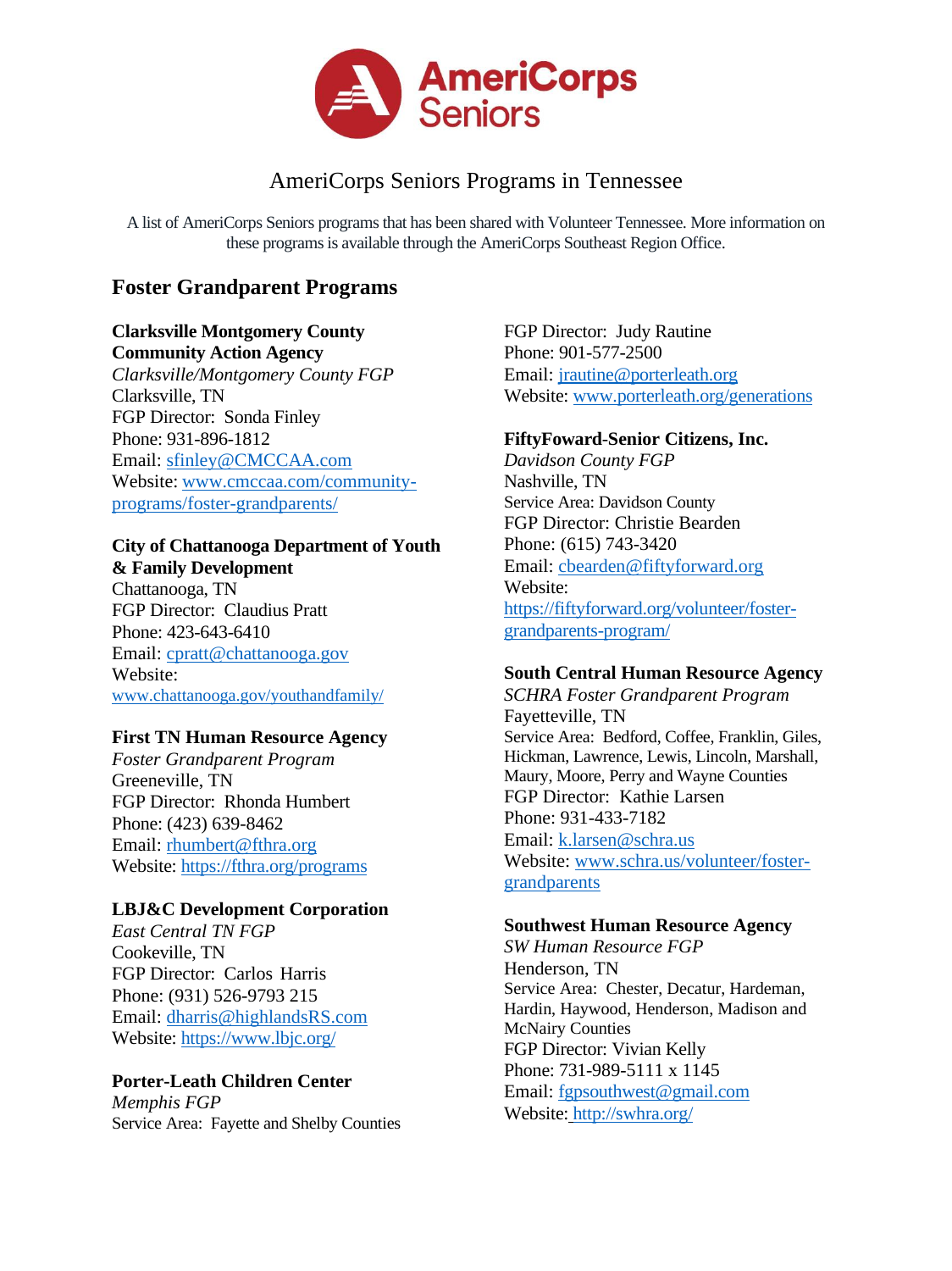

# **RSVP Programs**

#### **Adamsville Lions Club, Inc.**

*McNairy-Hardin-Hardeman RSVP* Adamsville, TN Service Area: McNairy, Hardeman, Chester, and Hardin Counties RSVP Director: Shirley Clark Phone: 731-632-0304 Email: [rsvp@centurytel.net](mailto:rsvp@centurytel.net)

### **Dyer County Legislative Body**

*Dyer County RSVP* Dyersburg, TN Service Area: Dyer County RSVP Director: Carolyn Finley Phone: (731) 286-7829 Email: [dcrsvp@co.dyer.tn.us](mailto:dcrsvp@co.dyer.tn.us)

#### **FiftyFoward**-**Senior Citizens, Inc.**

*RSVP of Nashville* Nashville, TN Service Area: Davidson and Williamson Counties RSVP Director: Robin Johnson Phone: 615-743-3424 Email: [rjohnson@fiftyforward.org](mailto:rjohnson@fiftyforward.org) Website: <https://fiftyforward.org/volunteer/rsvp/>

#### **First Baptist Church-Linden**

First Baptist Church-Linden RSVP RSVP Director: Barbara Jackson Phone: (931) 576-5100 Email: [fbclintn@gmail.com](mailto:fbclintn@gmail.com)

#### **Knoxville Knox County Community Action Committee**

*Blount County RSVP Knoxville Knox County RSVP* Knoxville, TN Service Area: Knox County, Blount County RSVP Director: Deisha Finley Phone: (865) 524-2786 Email: [deisha.finley@knoxseniors.org](mailto:deisha.finley@knoxseniors.org) Website: [www.knoxseniors.org/rsvp](http://www.knoxseniors.org/rsvp)

### **LBJ&C Development Corporation**

*East Central TN RSVP* Director: Carlos Harris Phone: (931) 526-9793 215 Email: [dharris@highlandsRS.com](mailto:dharris@highlandsRS.com) Website: <https://www.lbjc.org/>

#### **Partnership for Families, Children and Adults**

*Chattanooga Hamilton County RSVP* RSVP Director: Mariko Tinaya Phone: (423) 755-2726 Email: [mtinaya@partnershipfca.com](mailto:mtinaya@partnershipfca.com)

### **Porter-Leath Children Center**

*DeSoto RSVP* RSVP Director: Judy Rautine Phone: 901-577-2500 Email: [jrautine@porterleath.org](mailto:jrautine@porterleath.org) Website: [www.porterleath.org/generations](http://www.porterleath.org/generations)

#### **Roane County Anti-Drug Coalition**

*RSVP of Roane County* RSVP Director: Sarah Harrison Phone: (865) 224-0205 Email: [sharrison@roaneantidrug.org](mailto:sharrison@roaneantidrug.org) Website: [www.roaneantidrug.org/](http://www.roaneantidrug.org/)

#### **South Central Human Resource Agency**

*RSVP - South Central Human Resource Agency* Fayetteville, TN Service Area: Bedford, Coffee, Franklin, Lincoln, and Moore Counties RSVP Director: Nadine Hanson Phone: (931) 433-7182 116 Email: [n.hanson@schra.us](mailto:n.hanson@schra.us) Website: [www.schra.us/volunteer/retire](http://www.schra.us/volunteer/retire-senior-volunteer-program)[senior-volunteer-program](http://www.schra.us/volunteer/retire-senior-volunteer-program)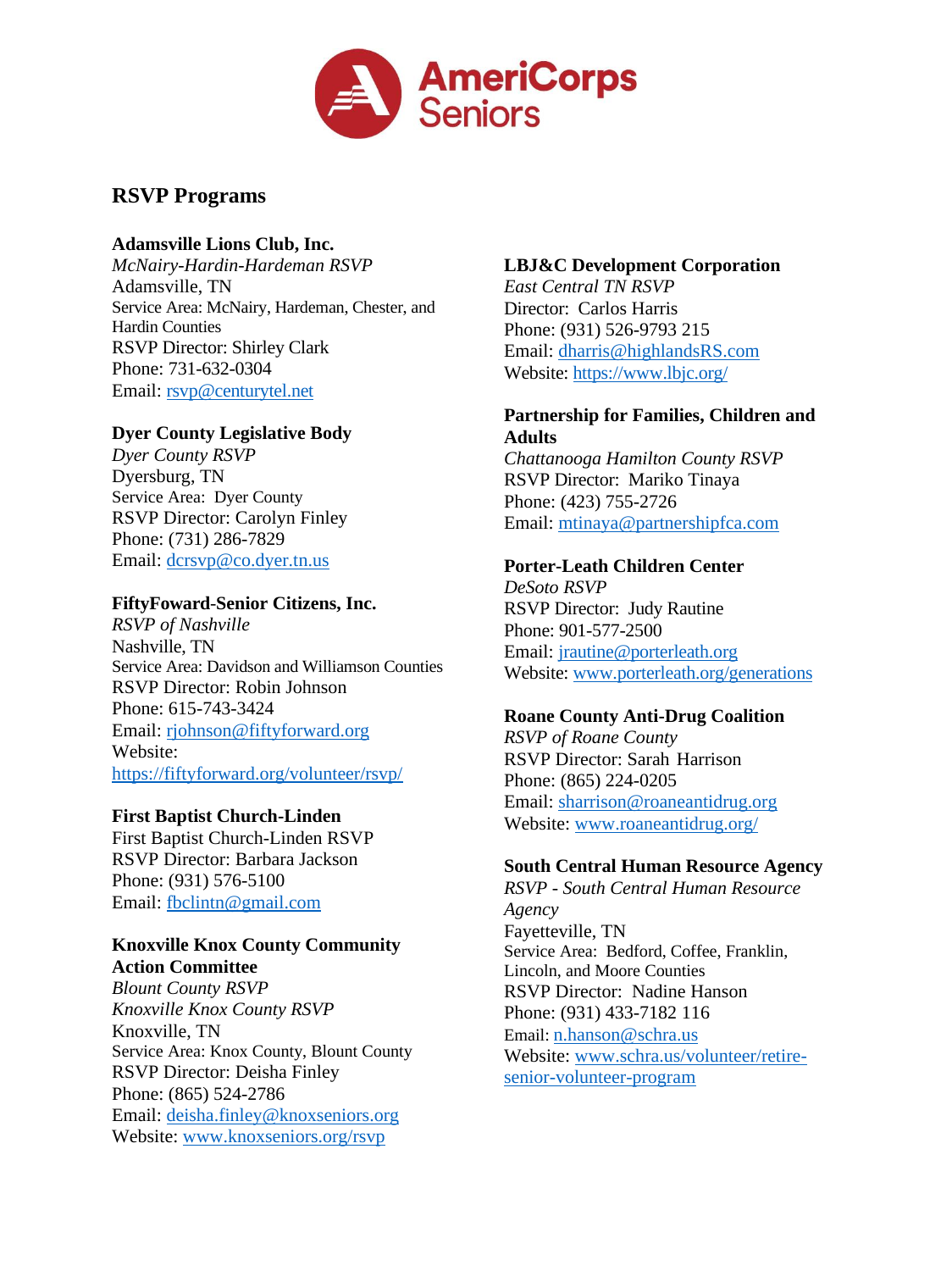

**Southwest Human Resource Agency** *RSVP* Henderson, TN Service Area: Decatur, Henderson, Madison Counties RSVP Director: Leisa Scott Phone: (731) 968-7548 Email: [lscottnssc@yahoo.com](mailto:lscottnssc@yahoo.com) Website:

## **TN Opportunity Programs, Inc. (TOPS)**

*RSVP Warren & Van Buren counties* McMinnville, TN Service Area: Warren and Van Buren Counties RSVP Director: Leecia Walker Phone: (931) 256-8526 3 Email: [leecia.walker@tnopportunity.org](mailto:leecia.walker@tnopportunity.org) Website: <https://tnopportunityprograms.org/>

#### **Upper East TN Human Development Agency**

*RSVP of Northeast Tennessee* Kingsport, TN Service Area: Carter, Greene, Hancock, Hawkins, Johnson, Sullivan, Unicoi, and Washington Counties RSVP Director: Connie Shockley Phone: (423) 360-3437 Email: [cshockley@uethda.org](mailto:cshockley@uethda.org) Website: <https://uethda.org/volunteer/>